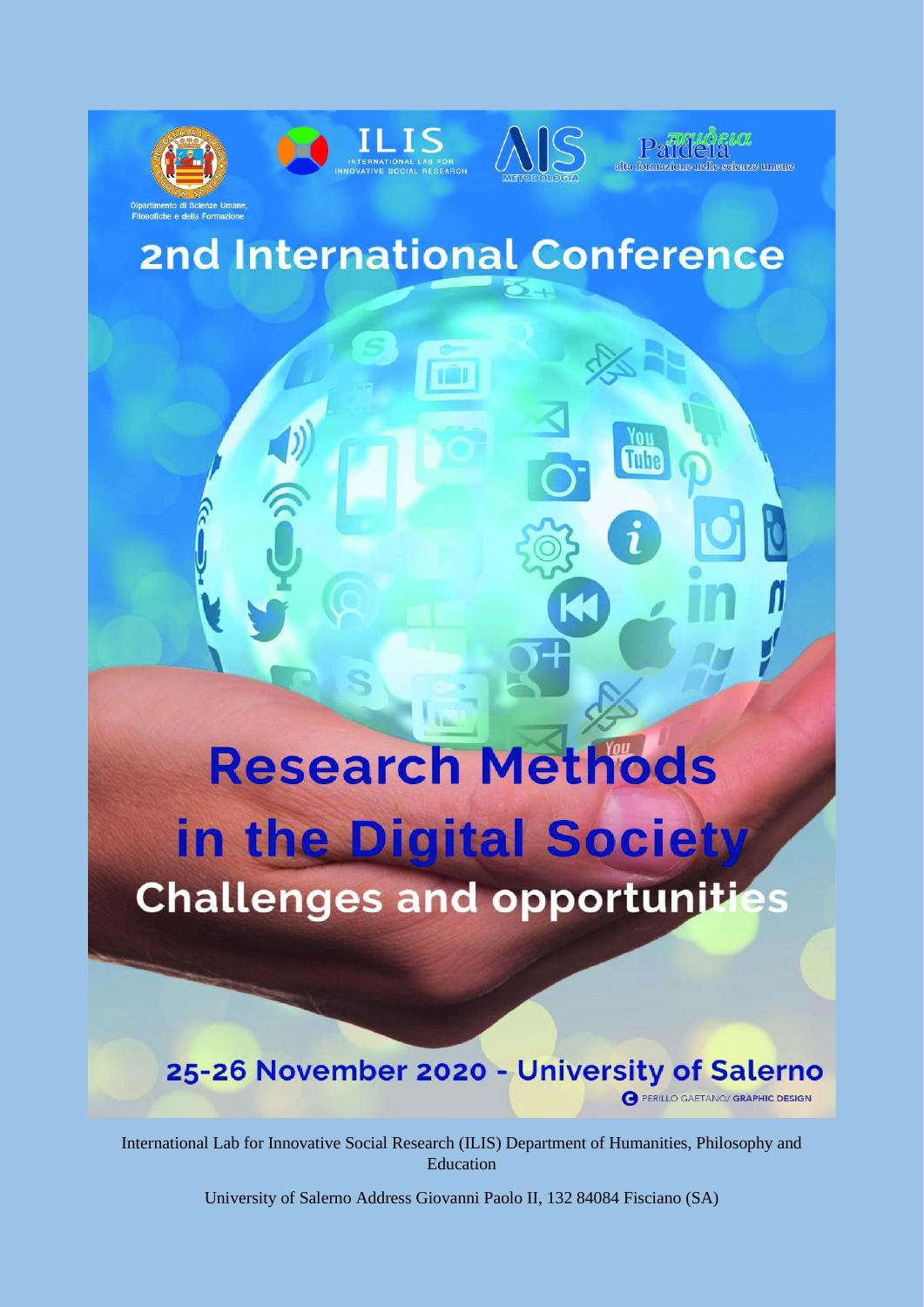# **Conference Schedule**

# **Plenary Session 25/11/2020 | 10.30 AM – 1.00 PM**

#### **Institutional Greetings:**

**Giuseppe Masullo** – Head of the International Lab for Innovative Social Research (ILIS) University of Salerno (Italy)

**Maurizio Sibilio** – Head of the Department of Humanities, Philosophy and Education (DISUFF) University of Salerno (Italy)

**Virgilio D'Antonio** – Head of the Department of Political Sciences and Communication (DISPC) University of Salerno (Italy)

\*\*\*\*\*

#### **Dall'eccedenza dei mixed methods all'integrazione eclettica**

*Costantino Cipolla* – University of Bologna (Italy)

**Sociology for the Digital Age: directions for methods and practice**

*Susanne Halford* – University of Bristol (UK)

#### **Critical optimism: a methodological posture to shape the future of digital social research**

*Enrica Amaturo* – University of Naples (Italy)

#### **Methodological reflections on the concept and use of Big Data**

*Sonia Stefanizzi* – University of Milan, Bicocca (Italy)

#### **Raccontare online: la socialità che cambia la ricerca**

*Rita Bichi* – University of Milan, Cattolica (Italy)

#### **Digital Society and research methods in a changing world**

*Giovanni Boccia Artieri* – University of Urbino (Italy)

# **Why are digital methods still not where journalism studies are? An epistemology of journalism as a discorsive institution**

*Sergio Splendore* – University of Milan (Italy)

# **1.00 PM – 3.00 PM Lunch break**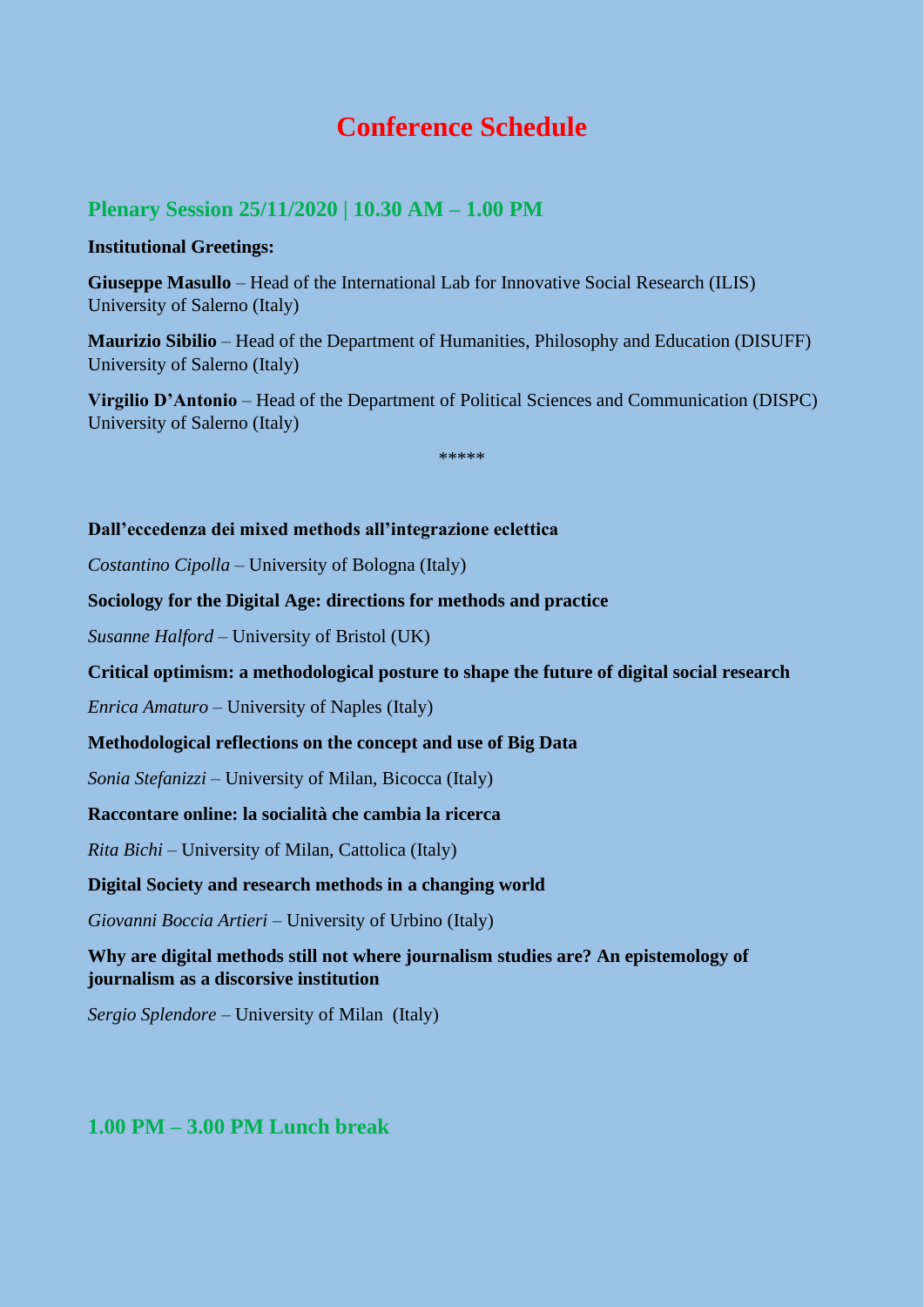**Second Session | 3.00 PM – 4.30 PM**

**Theoretical, epistemological, and ontological reflections about the digital research methods**

**Chair: Giuseppe Masullo** – Head of the International Lab for Innovative Social Research (ILIS) – University of Salerno (Italy)

**Discussant: Massimo Ragnedda** – Northumbria University of Newcastle (UK)

**Keynote speaker**: *Davide Bennat*o – University of Catania (Italy)

**Digital traces and social analysis. A way to put together quantitative approach, interpretive methods and computational tools**

\*\*\*\*\*

#### **The spatial dimension in social media analysis: theoretical and methodological characteristics**

Noemi Crescentini, Ciro Clemente De Falco, Marco Farracci – University of Naples, Federico II (Italy)

#### **Criticalities and advantages of use of Artificial Intelligence in research**

Jessica Camargo Molano – International Telematic University Uninetturno (Italy), Jacopo Cavalaglio Molano – University of Modena and Reggio Emilia (Italy)

#### **Narrative and life stories: from the machine to the person**

Edmondo Grassi – University of Rome, Roma Tre (Italy)

# **What happens when changes the way to "Follow the medium"? A reflection about the role of the researcher and emerging perspectives in the post-API era**

Suania Acampa, Giuseppe Michele Padricelli, Rosa Sorrentino, University of Naples, Federico II (Italy)

#### **Social Identity seeking and sharing as a creative activity of art Consumers**

Jitka Cirklova – University of Finance and Administration Estonskà – (CZR)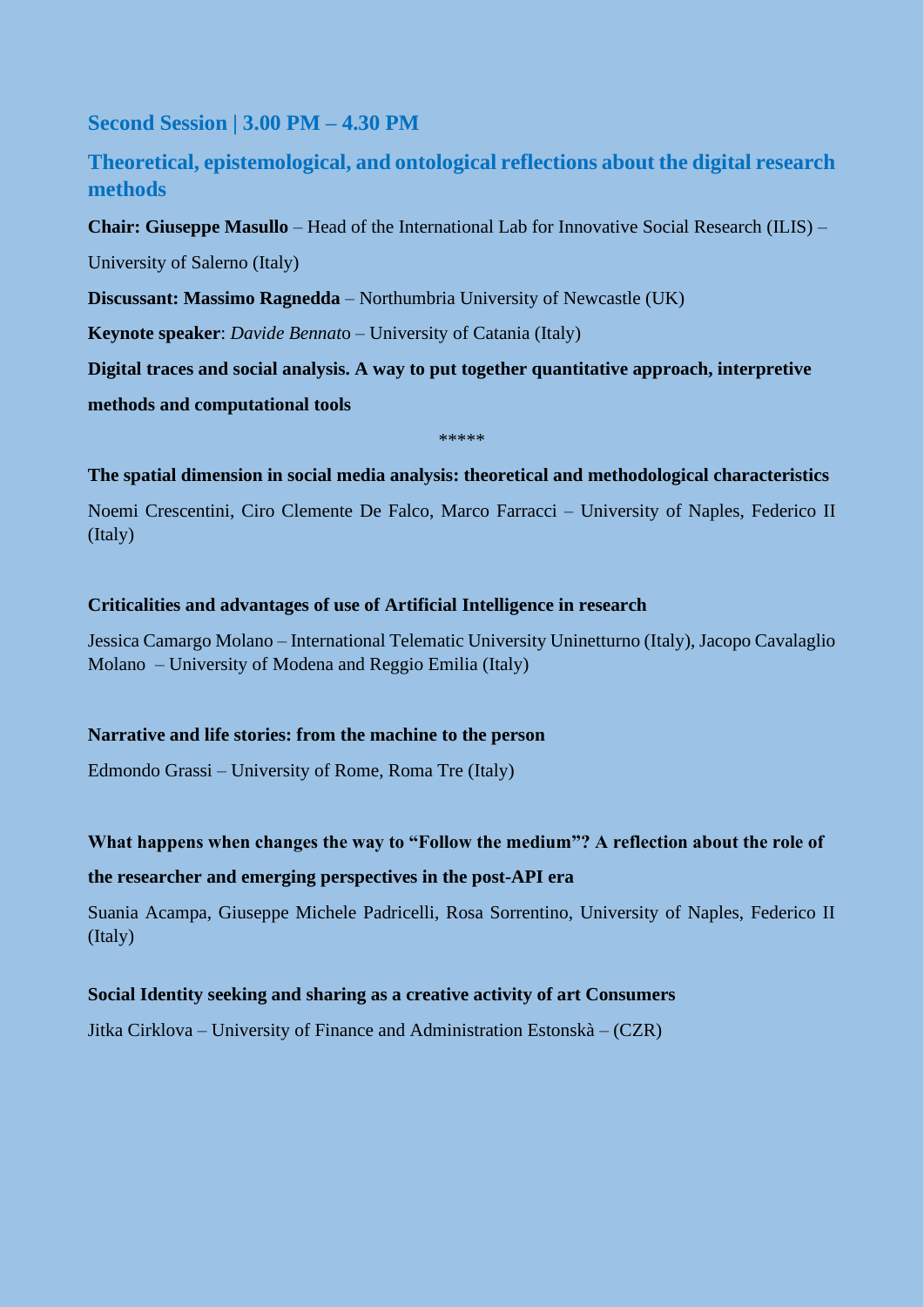## **Third Session | 4.30 PM – 6.30 PM**

**Innovative methods and tools to collect, analyse and interpret data Chair: Biagio Aragona** – University of Naples, Federico II (Italy) **Discussant: Emiliana Mangone** – University of Salerno (Italy) **Keynote speaker**: *Alessandro Caliandro –* University of Pavia (Italy) **Repurposing ditigal methods in a post – API environment**

**\*\*\*\*\***

**Innovative digital methodologies for the historical research of the history of Europe: The Association of European Historians as a case study.** Alessandro Laruffa – University of Rome, La Sapienza (Italy)

**Dear (digital) diary…evaluating the audio-diary technique as a research method in the social sciences.**

Veronica Moretti – University of Bologna (Italy)

**Innovative research methods for tacking the COVID-19 online disinformation: combing research and regulation in the platform society.**

Francesco Marrazzo – Authority for Communications Guarantees, AGCOM (Italy)

**Fake news pandemic. Detecting bad information by supervised learning.**

Miriam Di Lisio, Domenico Trezza – University of Naples, Federico II (Italy)

**Learning algorithms of sentiment analysis. A comparative approach to improve data goodness.**

Suania Acampa, Ciro Clemente De Falco, Domenico Trezza – University of Naples, Federico II (Italy)

**The evolution of Online Survey: reflections on the cross-national probability-based online panels.**

Gianmaria Bottoni – City University of London (UK), Felice Addeo – University of Salerno (Italy)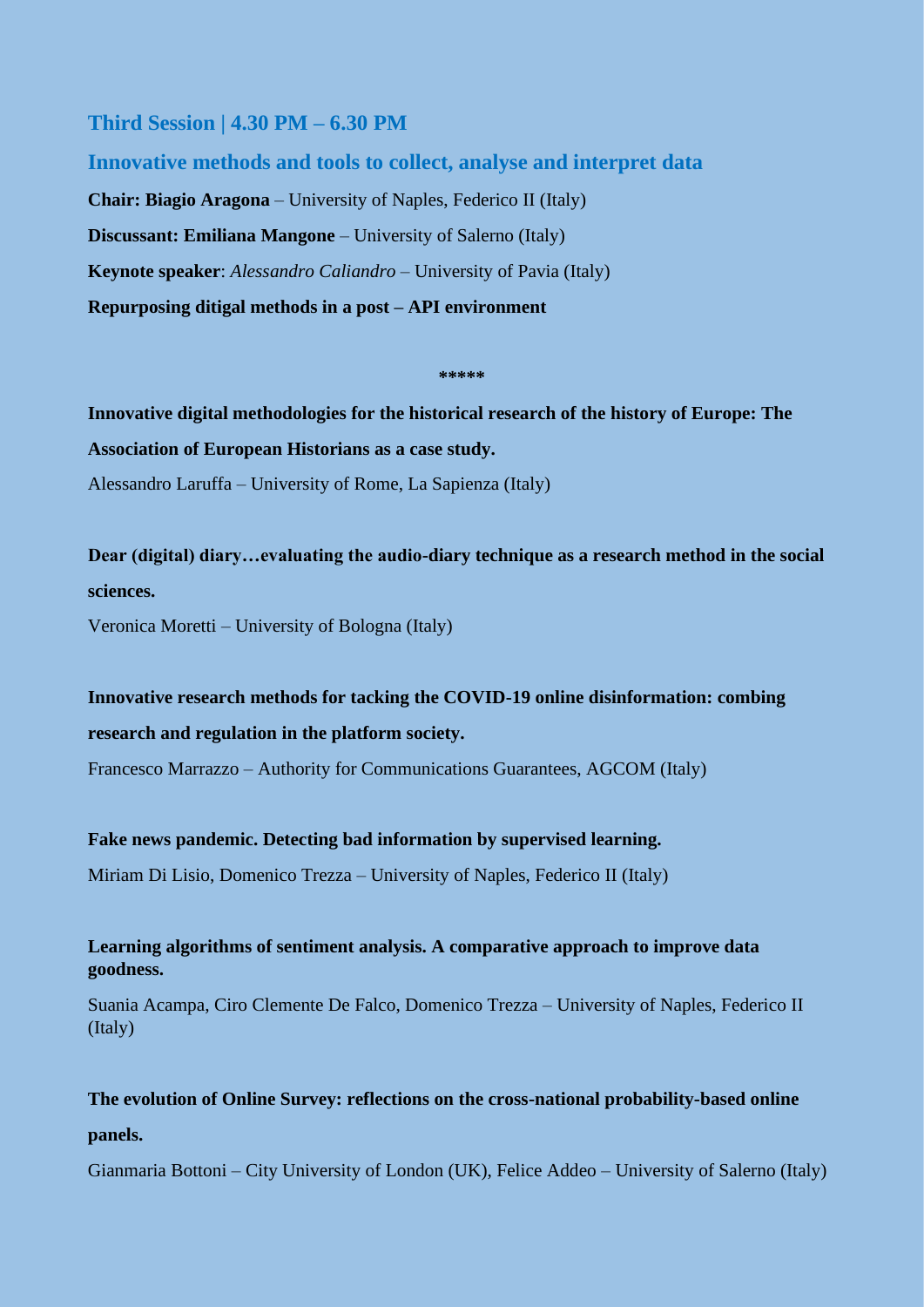# **Fourth Session 26/11/2020 | 9.00 AM – 11.00 AM**

# **Ethnography goes online: theory, methods and research**

**Chair: Felice Addeo** – University of Salerno (Italy)

**Discussant: Alfonso Amendola** – University of Salerno (Italy), **Giammaria Bottoni** – City University of London (UK)

**Keynote speaker**: *Brian Joseph Gilley* – Indiana University Bloomington (Usa)

**Ethnography in the New Era of Pandemics and Cultural Loos**

**\*\*\*\*\***

#### **Subject expert in the COVID era**

Martina Carleo - University of Salerno (Italy)

#### **Back to practices. Auto-ethnography as a practice of access to data and algorithms**

Elisabetta Risi – IULM University of Milan (Italy), Tiziano Bonini – University of Siena (Italy), Riccardo Pronzato – IULM University of Milan (Italy)

#### **To be #celts today: features of a neo-pagan cult in the social media**

Francesco Amatruda – University of Salerno (Italy)

#### **Digital dark tourism during COVID-19 pandemic: a digital ethnography of Italian red zones' Facebook pages**

Felice Addeo – University of Salerno (Italy), Giuseppe Michele Padricelli, Gabriella Punziano –

University of Naples, Federico II (Italy)

#### **National differences and gender stereotypes in Days of Empire**

Giuseppe Maiello – University of Finance and Administration, Prague (Czech Republic)

#### **Gender models and sexual scripts of T people on online dating Apps: a netnographic study**

Giuseppe Masullo, Marianna Coppola – University of Salerno (Italy)

# **The perception of the community and intimacy building in the art-fan relationship. A selfnetnography on Instagram feeds, stories and direct in the Covid-19 lockdown period**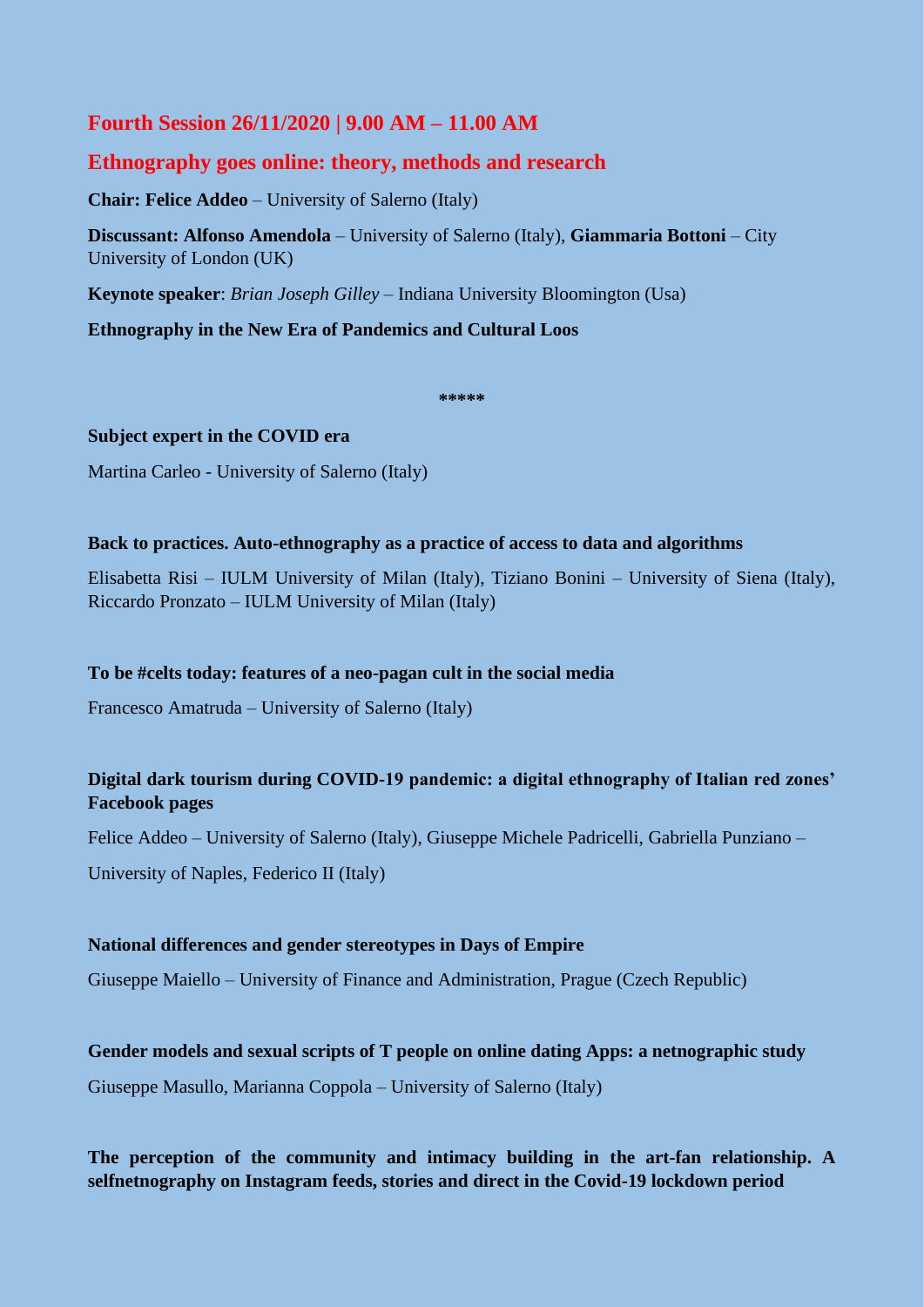Sonia Pozzi – Indipendent Researcher

#### **Digital Ethnography. A systematic literature review.**

Angela Delli Paoli, Valentina D'Auria, Felice Addeo – University of Salerno (Italy)

## **Fifth Session | 11.00 AM – 1.30 PM**

# **The rebirth of Content Analysis in Digital Era**

**Chair: Angela Delli Paoli** - University of Salerno (Italy)

**Discussant: Francesca De Chiara** – Bruno Kessler Foundation (Italy), **Roberto Cipriani** – University of Rome, Roma Tre (Italy)

**Keynote speaker**: *Maria Paola Faggiano* – University of Rome, La Sapienza (Italy)

**Content Analysis and Digital Data: methodological solutions between tradition and**

**innovation. The case of digital campaigns as meeting ground of expertises and research**

**perspectives** 

**\*\*\*\*\***

#### **Social Research on Wattpad. An example of small data research**

Claudia Cantale – University of Catania (Italy)

#### **How startuppers capitalise financial resources through online and offline narratives**

Vincenzo Luise , Patrizio Lodetti– University of Milan (Italy)

**The political communication of Italia Viva on Instagram: from its formation to the COVID-19 emergency**

Agostino Stravolo, Assunta Luongo – University of Naples, Federico II (Italy)

**Being a pirate: how pastafarian activism is built on the social media**

Jacopo Ranzato – University of Rome, La Sapienza (Italy)

**Methodological directions for the study of memes** Giulia Giorgi – NASP (University of Milan / University of Turin) **Diaries from isolation**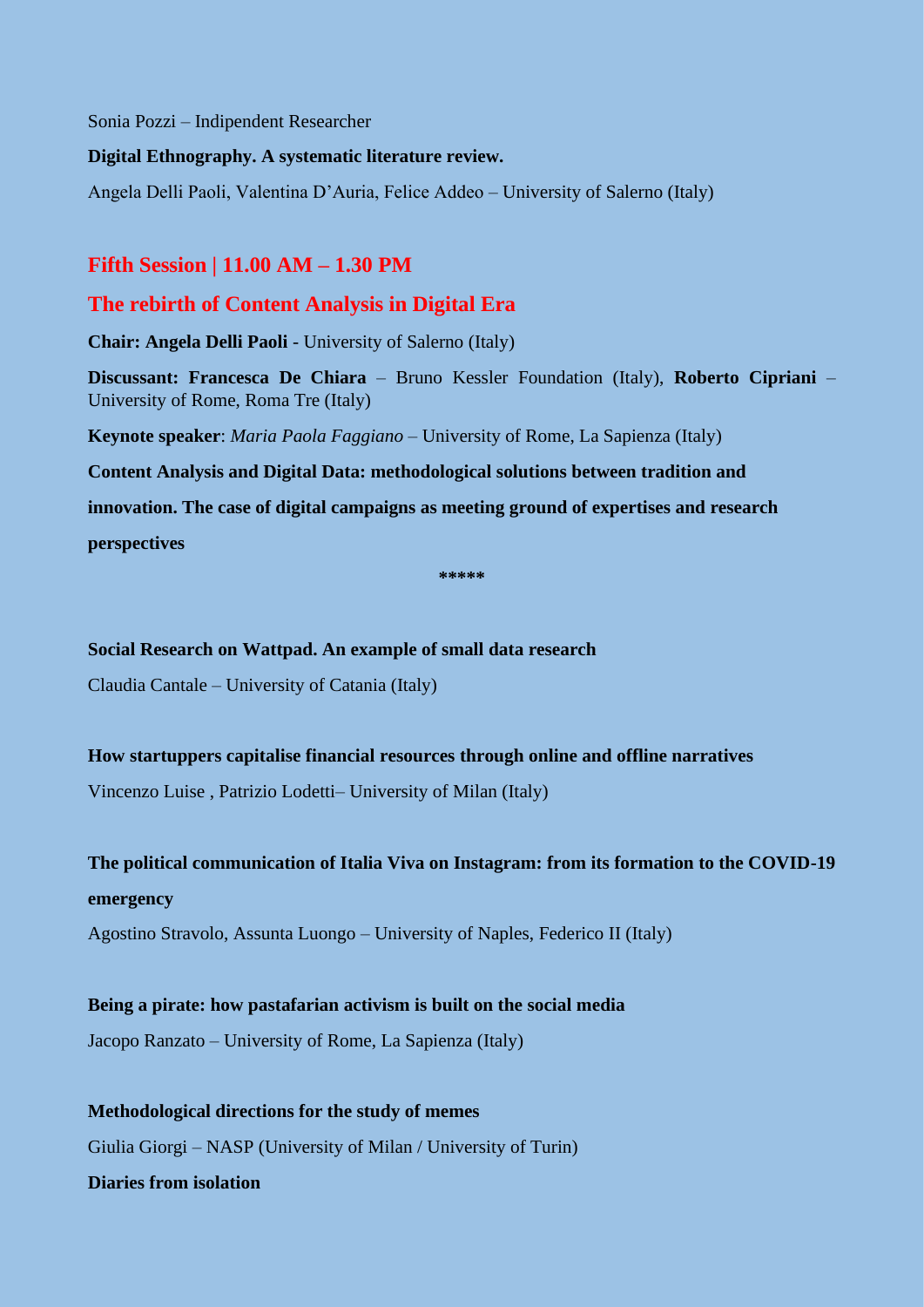Federica Palmieri, Marco Sallusto Palmiero, Roberta Tofani, Jessica Parola – University of Naples, Federico II (Italy)

#### **The Italian twittersphere in COVID-19 time: a topic analysis**

Mara Maretti, Vanessa Russo, Lara Fontanella, Emiliano Del Gobbo – University of Chieti-Pescara, Gabriele D'Annunzio (Italy)

# **1.30 PM – 2.30 PM Lunch break**

**Sixth Session | 2.30 PM – 4.00 PM**

**The contribution of the Mixed Methods to the Online Social Research**

**Chair: Gabriella Punziano** – University of Naples, Federico II (Italy)

**Discussant: Lucia Velotti** – The City University of New York, (Usa)

**Keynote speaker**: *Floriana Falcinelli* – University of Perugia (Italy)

**Research culture and educational sciences: digital challenge**

\*\*\*\*\*

**Delphi mix methods for future scenarios during social distancing**

Antonio Tintori - National Research Council (CNR), Giulia Ciancimino – Institute for Research on Population and Social Policies (IRPPS)

#### **Case studies and digital platforms: methodological directions from reddit**

Ilir Rama - University of Milan (Italy)

#### **Tricked into supporting: a case study on computational propaganda persuasion strategies**

Valentina Nerino – University of Trento (Italy)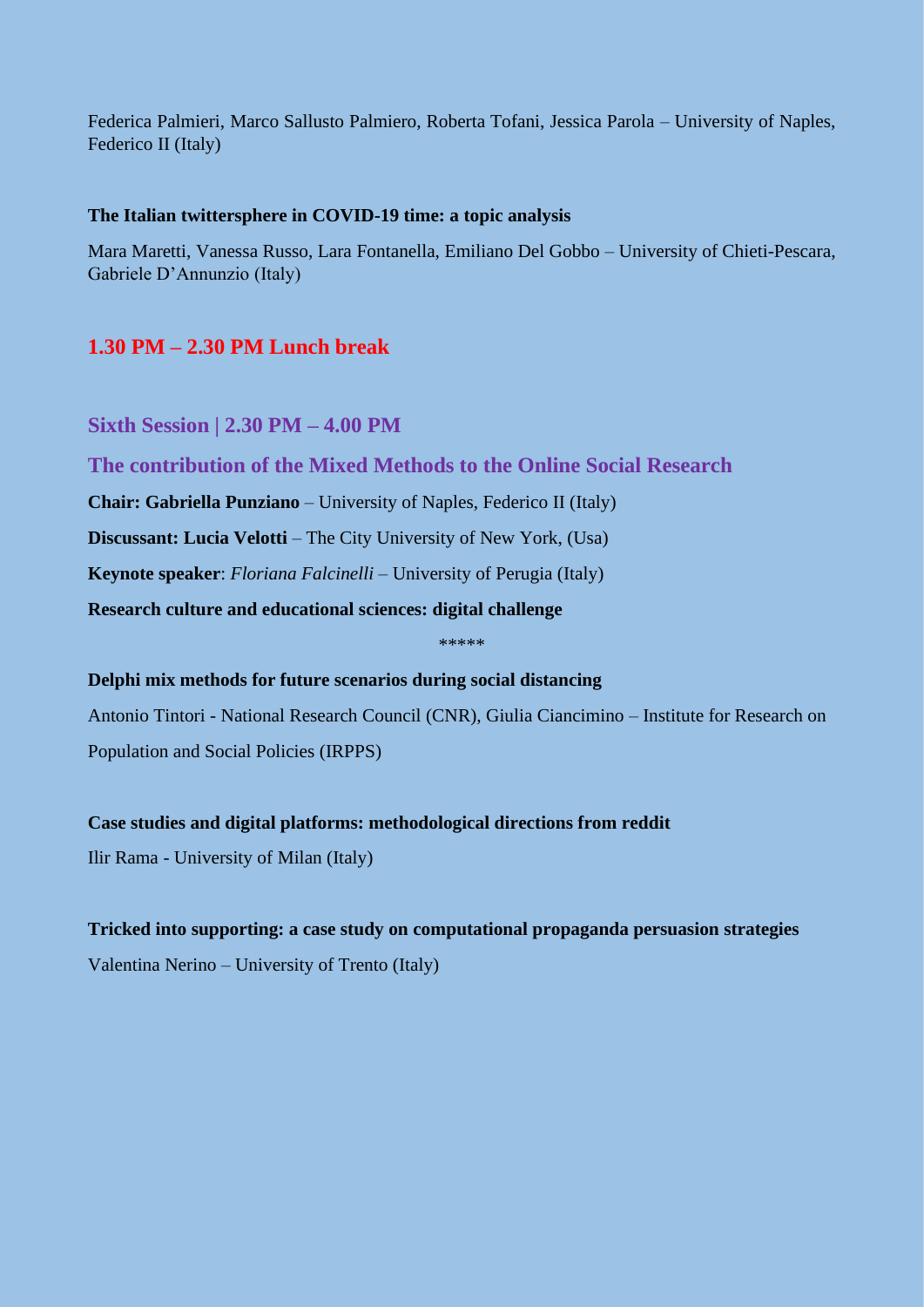**Seventh Session | 4.30 PM – 6.00 PM**

**Unveilling network data patterns in social media Chair: Fabio Corbisiero** – University of Naples, Federico II (Italy) **Discussant: Giuseppe Giordano** – University of Salerno (Italy) **Keynote speaker:** *Maria Prosperina Vitale* – University of Salerno (Italy) **Unveiling network data patterns in social media**

**\*\*\*\*\***

#### **An exploratory study on the spread of fake news on Twitter: protection vs. amplification**

Alfonso Amendola, Simona Castellano, Giuseppe Giordano, Maria Prosperina Vitale – University of Salerno (Italy)

## **Culture and networks in online social fields. Studying the duality of culture and practice in social network sites through Bourdieu's theory and social network analysis**

Marco Serino – University of Naples Federico II

#### **@ConfesionesMachistas: social networks, participatory online research and new masculinities**

Javier Garcia-Martinez – Indipendet Researcher, Spain

**Reserved session | 5.30 PM – 6.00 PM**

**Sessione S.F.OR.A. Sperimenta forma e orienta Università degli studi di Napoli Federico II – Regione Campania**

**Chair: Amalia Caputo**, *presentazione piano operativo per il progetto S.F.OR.A nell'ambito del*

*"Programma Scuola Viva – Azioni di accompagnamento*", University of Naples, Federico II (Italy)

**Discussant:** Gianluca Attedemo, Luca Bifulco, Cristiano Felaco, Dario Minervini, Gabriella Punziano– University of Naples, Federico II (Italy)

**The final greetings | 6.00 PM**